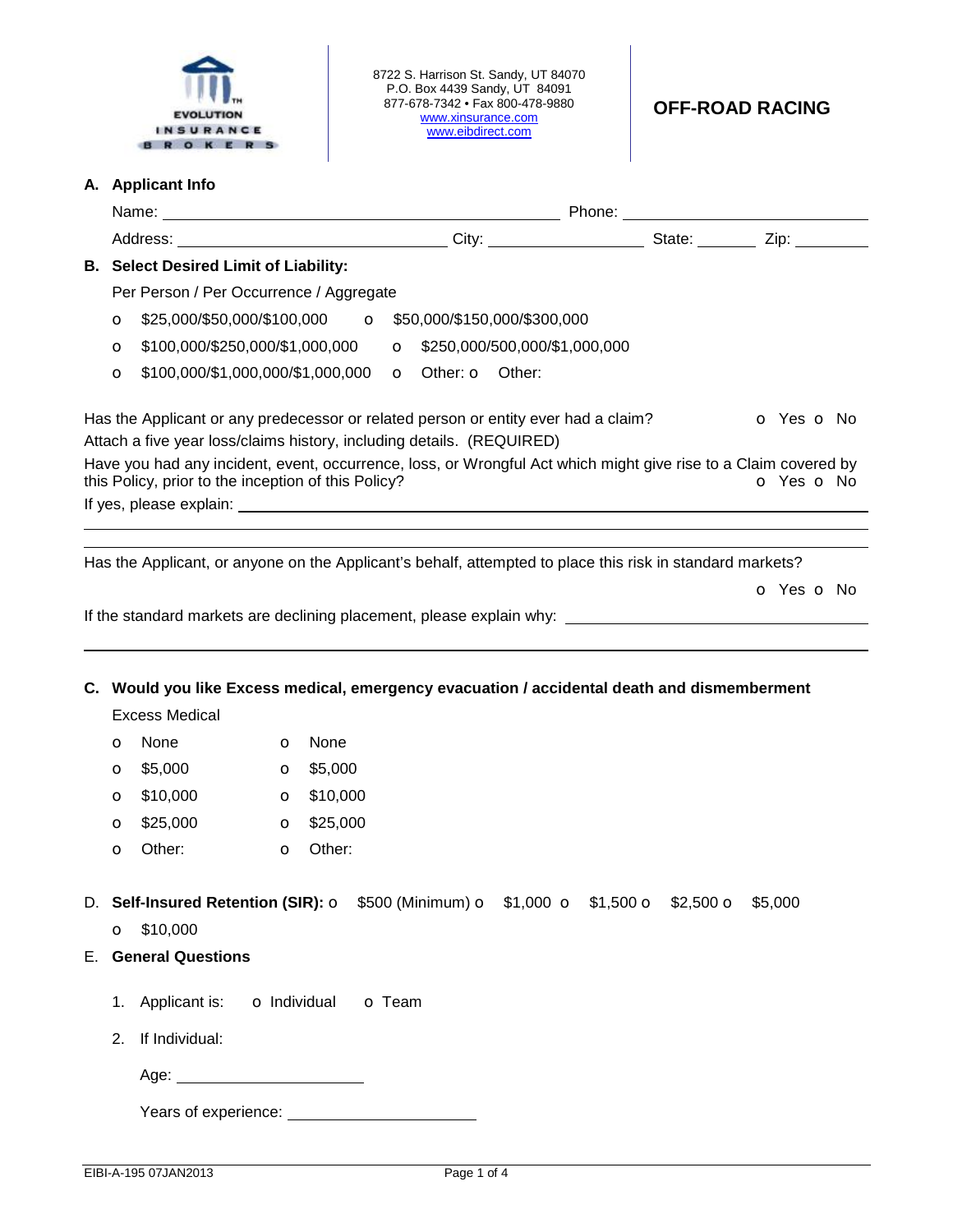## 3. **For Teams Only:**

Driver Schedule: Please complete the following questions for each driver within your team. Attach additional sheet if necessary.

|    | Age: _________________________                                                                                                                                                                                                                                                             |                                                                                                                                                                                                                                      |  |  |  |  |
|----|--------------------------------------------------------------------------------------------------------------------------------------------------------------------------------------------------------------------------------------------------------------------------------------------|--------------------------------------------------------------------------------------------------------------------------------------------------------------------------------------------------------------------------------------|--|--|--|--|
|    |                                                                                                                                                                                                                                                                                            |                                                                                                                                                                                                                                      |  |  |  |  |
|    |                                                                                                                                                                                                                                                                                            |                                                                                                                                                                                                                                      |  |  |  |  |
|    |                                                                                                                                                                                                                                                                                            |                                                                                                                                                                                                                                      |  |  |  |  |
|    | Estimated number of races for the next 12 months: ______________________________                                                                                                                                                                                                           |                                                                                                                                                                                                                                      |  |  |  |  |
| 4. | For Teams Only:<br>12 months. Attach additional sheets if necessary.                                                                                                                                                                                                                       | Vehicle Schedule (complete the following for each vehicle you plan on entering into a race over the next                                                                                                                             |  |  |  |  |
|    |                                                                                                                                                                                                                                                                                            |                                                                                                                                                                                                                                      |  |  |  |  |
|    |                                                                                                                                                                                                                                                                                            |                                                                                                                                                                                                                                      |  |  |  |  |
|    |                                                                                                                                                                                                                                                                                            |                                                                                                                                                                                                                                      |  |  |  |  |
| 5. |                                                                                                                                                                                                                                                                                            | Race / Event information (Complete the following questions for each race for the next 12 months):                                                                                                                                    |  |  |  |  |
|    |                                                                                                                                                                                                                                                                                            | Name of race: <u>contract and contract and contract and contract and contract and contract and contract and contract and contract and contract and contract and contract and contract and contract and contract and contract and</u> |  |  |  |  |
|    | Date(s) of race: $\frac{1}{2}$ and $\frac{1}{2}$ and $\frac{1}{2}$ and $\frac{1}{2}$ and $\frac{1}{2}$ and $\frac{1}{2}$ and $\frac{1}{2}$ and $\frac{1}{2}$ and $\frac{1}{2}$ and $\frac{1}{2}$ and $\frac{1}{2}$ and $\frac{1}{2}$ and $\frac{1}{2}$ and $\frac{1}{2}$ and $\frac{1}{2}$ |                                                                                                                                                                                                                                      |  |  |  |  |
|    |                                                                                                                                                                                                                                                                                            |                                                                                                                                                                                                                                      |  |  |  |  |
|    |                                                                                                                                                                                                                                                                                            |                                                                                                                                                                                                                                      |  |  |  |  |
|    |                                                                                                                                                                                                                                                                                            | Description / type of race: Letter and the set of the set of the set of the set of the set of the set of the set of the set of the set of the set of the set of the set of the set of the set of the set of the set of the set       |  |  |  |  |
|    | Estimated time to complete race (starting line to finish line): _________________                                                                                                                                                                                                          |                                                                                                                                                                                                                                      |  |  |  |  |
|    |                                                                                                                                                                                                                                                                                            |                                                                                                                                                                                                                                      |  |  |  |  |
|    | Practice days: If there are practice days that you wish to have coverage please list each individual                                                                                                                                                                                       |                                                                                                                                                                                                                                      |  |  |  |  |
|    |                                                                                                                                                                                                                                                                                            |                                                                                                                                                                                                                                      |  |  |  |  |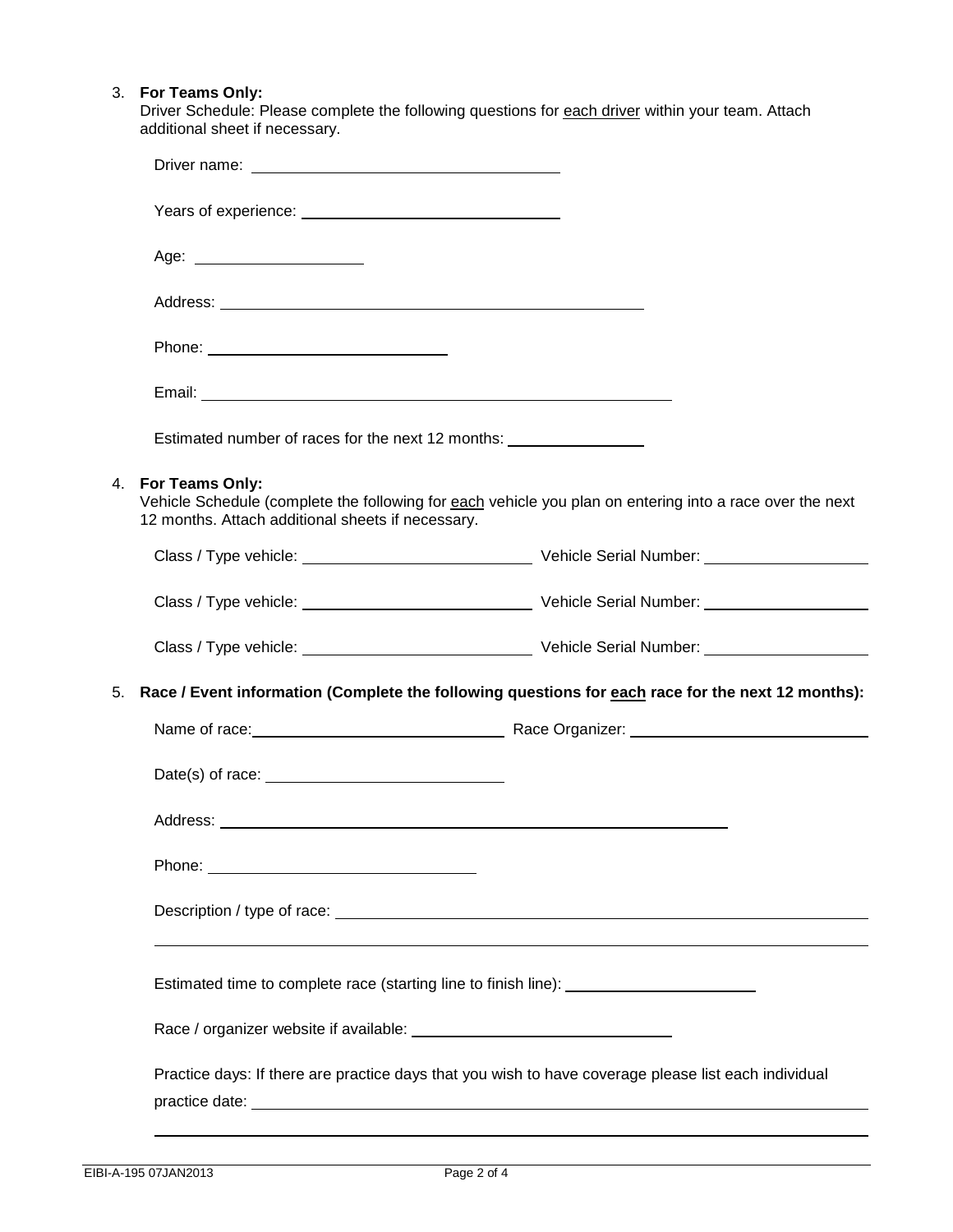| 6. | Does your team have within its staff of employees a position whose job description deals with product<br>liability, loss control, safety inspections, engineering, consulting, or other professional consultation<br>advisory services? Yes<br>No If yes, please tell us: |  |  |  |  |  |
|----|---------------------------------------------------------------------------------------------------------------------------------------------------------------------------------------------------------------------------------------------------------------------------|--|--|--|--|--|
|    |                                                                                                                                                                                                                                                                           |  |  |  |  |  |
|    |                                                                                                                                                                                                                                                                           |  |  |  |  |  |
|    |                                                                                                                                                                                                                                                                           |  |  |  |  |  |
| 7. | Has the Applicant / Driver / Race Team ever had a claim or lawsuit involving racing activities?<br>O Yes O No                                                                                                                                                             |  |  |  |  |  |
| 8. | Describe completely (per event) the procedures for inspection of vehicle, technical equipment, safety                                                                                                                                                                     |  |  |  |  |  |
| 9. |                                                                                                                                                                                                                                                                           |  |  |  |  |  |
|    | 10. Are any Additional Named Insureds required? o Yes o No<br>If yes, who are they, what interest do they have do they have in you or your race team, and what is their                                                                                                   |  |  |  |  |  |
|    |                                                                                                                                                                                                                                                                           |  |  |  |  |  |
|    | 12. Are all participants required to complete and sign a release form issued by race organizers?<br>O Yes O No                                                                                                                                                            |  |  |  |  |  |
|    | 13. How are participants informed of risks inherent to the activity? o written o in person                                                                                                                                                                                |  |  |  |  |  |
|    | 14. Additional types of insurance you would like more information about.<br>business liability animal liability<br>firearms assault and battery<br>volunteer work                                                                                                         |  |  |  |  |  |
|    | Instructor/ trainer<br>other                                                                                                                                                                                                                                              |  |  |  |  |  |

## **REPRESENTATIONS AND WARRANTIES**

The "Applicant" is the party to be named as the "Insured" in any insuring contract if issued. By signing this Application, the Applicant for insurance hereby represents and warrants that the information provided in the Application, together with all supplemental information and documents provided in conjunction with the Application, is true, correct, inclusive of all relevant and material information necessary for the Insurer to accurately and completely assess the Application, and is not misleading in any way. The Applicant further represents that the Applicant understands and agrees as follows: (i) the Insurer can and will rely upon the Application and supplemental information provided by the Applicant, and any other relevant information, to assess the Applicant's request for insurance coverage and to quote and potentially bind, price, and provide coverage; (ii) the Application and all supplemental information and documents provided in conjunction with the Application are warranties that will become a part of any coverage contract that may be issued; (iii) the submission of an Application or the payment of any premium does not obligate the Insurer to quote, bind, or provide insurance coverage; and (iv) in the event the Applicant has or does provide any false, misleading, or incomplete information in conjunction with the Application, any coverage provided will be deemed void from initial issuance.